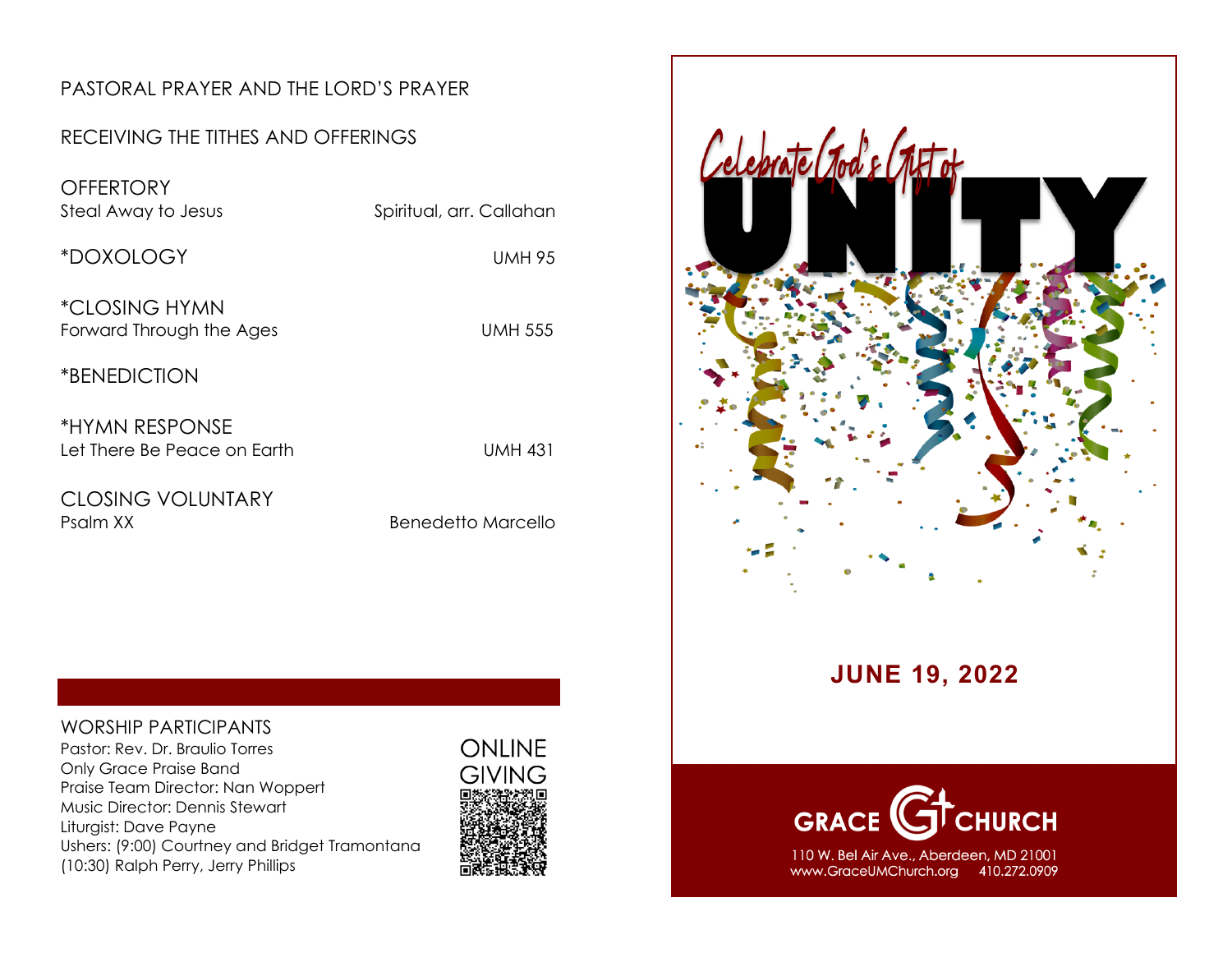# **9AM CONTEMPORARY WORSHIP**

#### GREETING & ANNOUNCEMENTS

OPENING SONGS Oh, I Know the Lord's Laid His Hands on Me Amazing Grace (My Chains Are Gone)

MORNING PRAYER FOR FATHER'S DAY

SONG RESPONSE Above All

RECEIVING THE TITHES AND OFFERINGS

OFFERING SONG Grace Alone

SCRIPTURE READING Ephesians 4:1-16

MESSAGE Pastor Braulio

PASTORAL PRAYER AND THE LORD'S PRAYER

CLOSING SONG All the People Said Amen

THE BLESSING

MUSICAL RESPONSE Chorus: All the People Said Amen

# **10:30AM TRADITIONAL WORSHIP**

OPENING VOLUNTARY & PROCESSIONAL Tuba Tune in D C. S. Lang

GREETING & ANNOUNCEMENTS

\*CALL TO WORSHIP L: In Christ, we are one body, one spirit, one Lord, one faith, one baptism. **P: But we are still individuals, called to different roles in the body of Christ.** L: God calls us to grow together with gentleness, humility, and patience.

**All: God calls us to accept one another with love and to live in unity.**

\*OPENING HYMN This Is My Father's World UMH 144

\*MORNING PRAYER FOR FATHER'S DAY *(See the back of Staying Connected for the prayer.)*

THE RESPONSIVE PSALTER Psalm 133 UMH 850 *(We will sing the Musical Response where marked "R.")*

HYMN RESPONSE Stand By Me UMH 512

\*SCRIPTURE READING Ephesians 4:1-16

\*HYMN OF PREPARATION Help Us Accept Each Other New York Contract UMH 560 *(Sung to the tune of "The Church's One Foundation".)*

MESSAGE Pastor Braulio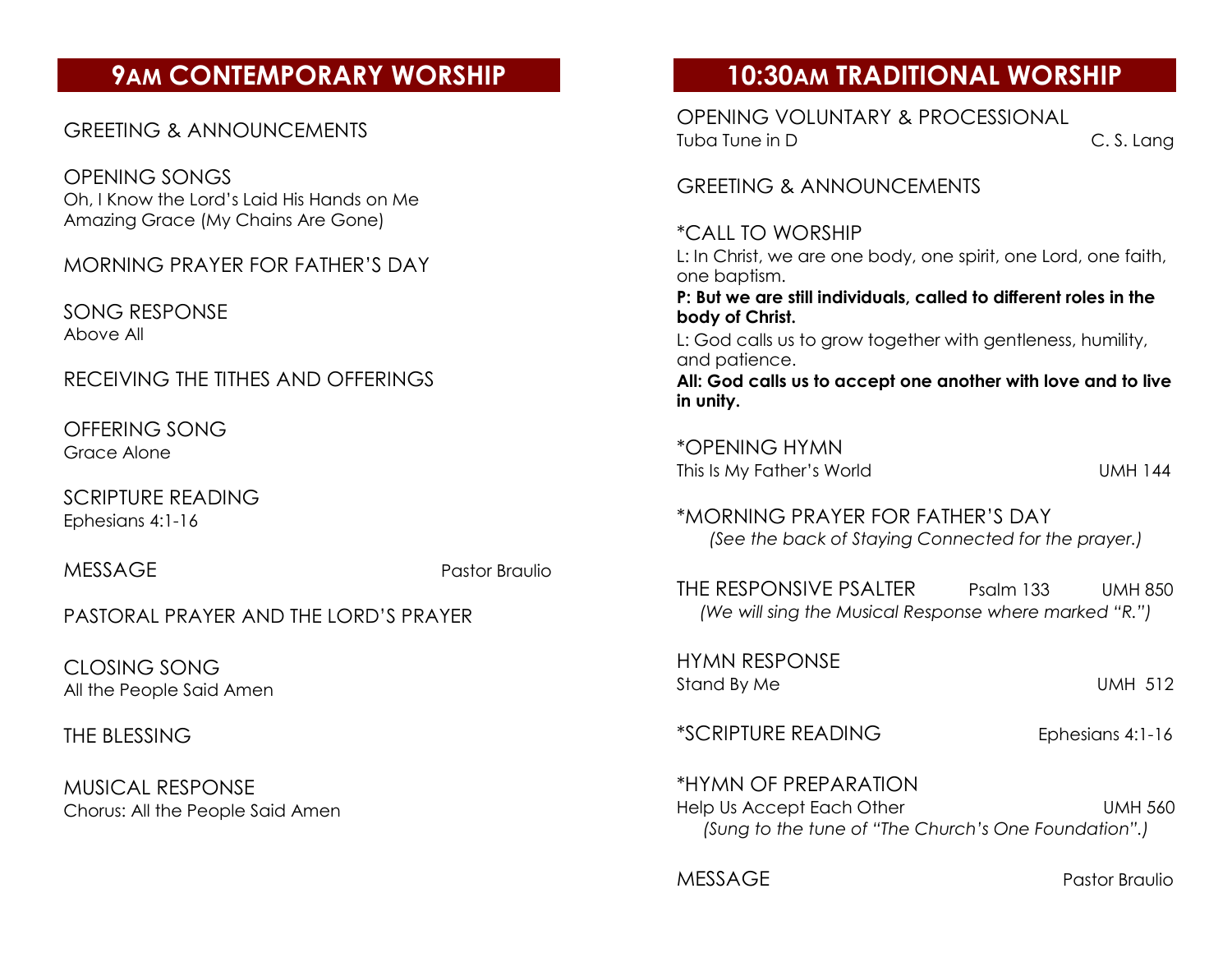

# STAYING CONNECTED

## June 19, 2022

**ALTAR FLOWERS -** The flowers on the altar are given to the glory of God and in honor of their 14th Wedding Anniversary by Aaron and Elizabeth Wilcoxon.

**FATHER'S DAY CARNATIONS** - Today each of our fathers will receive a red carnation. These are a memorial gift in memory of Verna Preston and Ginny Cruit which allows us to continue this tradition. We thank all those who have made this memorial aift possible.

**VACATION BIBLE CAMP -** Our Vacation Bible Camp is this week— June 20 - 24 at 9 am 'til 12 Noon each day. Limited spaces are still available for Pre K—Kindergarten and students entering grades 1 thru 5. You may find the registration link on our website - **graceumchurch.org**. Please pray for a week of learning and fun for our students, teachers and helpers.

**BABY BOTTLE FUNDRAISER** - Today ends the fundraiser for Alpha's Glory Crisis Pregnancy Center here in Aberdeen. This outreach ministry is sponsored by the Priscilla Circle of the United Women in Faith. If you have a baby bottle that you have not yet returned, please bring it to the church as soon as possible. We thank everyone for their support of this outreach to the community.

**COVID SAFETY** - Due to the continuing high number of Covid-19 cases, we have again blocked alternate pews to maintain distancing while you are here in the Sanctuary. Wearing a mask remains optional while inside the church building.

| THIS WEEK AT GRACE CHURCH: |  |                                                |
|----------------------------|--|------------------------------------------------|
| Mon - Fri                  |  | - 9 am - 12 Noon - Vacation Bible Camp         |
| Monday                     |  | - 7:00 p.m. - Church Council Meeting - Zoom    |
| Tuesday                    |  | - 6:30 p.m. - Softball Game vs. Epic Church at |
|                            |  | North Deen Field                               |
|                            |  | Wednesday - 5:00 p.m. - Grace Food Pantry      |
|                            |  | Next Sunday - The Third Sunday after Pentecost |

- 9:00 a.m. Contemporary Worship
- 9:00 a.m. Sunday School—Pre-K thru Grade 5
- 10:30 a.m. Traditional Worship

he`is Day

**Pastor** Rev. Dr. Braulio Torres

**Church Administrator** Dennis Stewart

**Communications Director** Anne Payne

> **Music Director** Dennis Stewart

**Praise Team Director** Nancy Woppert

**Church Treasurer** Bruce Appell

> **Custodian** Daniel Lopez



(410) 272 – 0909

GraceUMChurch.org

GraceMethodistChurch @yahoo.com



Grace UM Church Aberdeen





Give Online